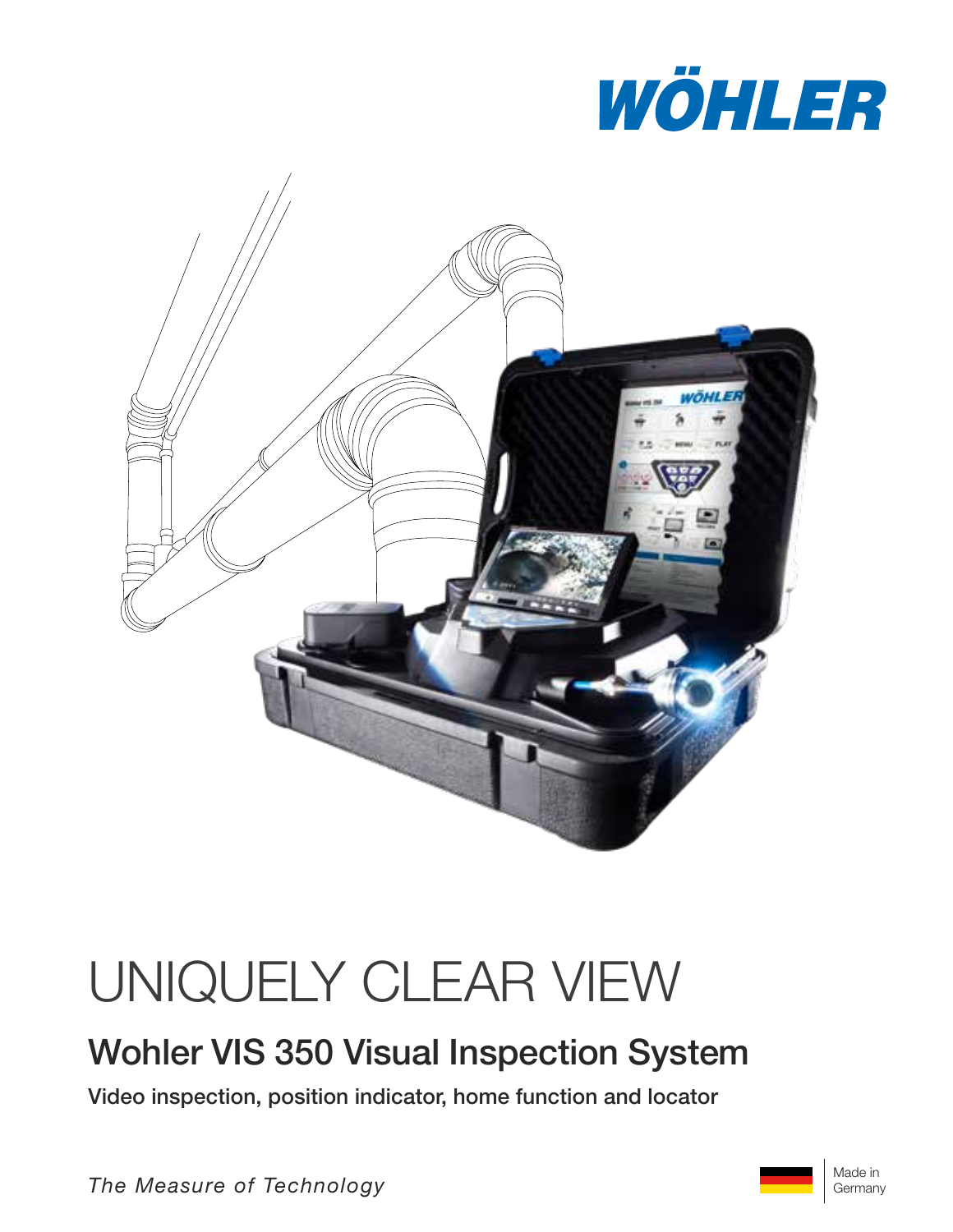

**CAMERA HEAD PAN /TILT COLOR 1.5**" **dia.**













## Wohler VIS 350 Visual Inspection System

## Intelligent camera head guides and tracks

Video inspection in a case: With the new Wohler VIS 350 camera system, you not only have everything you need to inspect waste water pipes, flue gas and ventilation lines as well as industrial systems – you can also precisely locate the damage and accurately document the results of the inspection.

Wohler's new camera system is both compact and safely housed in a plastic case for transport and mobility. The system consists of a 100 ft. push rod cable with reel, a color camera head with a diameter of 1 1/2" and a large color monitor. Then there is the typical Wohler control panel that ensures easy control of the camera head: The camera pans 360°, tilts 180° and offers the best-possible lighting to carry out an all-round inspection of the inside of the pipe. Particularly practical: After panning and tilting, the home function automatically aligns the camera angle to straight ahead with a simple push of a button. The camera can record video of what it sees as it travels along the line run. Even several tight 90° bends

along the line are no hurdle. When damage is discovered, one quick press of a button is all that is required to shoot and save a photo.

To be able to assess and specifically target repair work, we at Wohler have perfected the technique of precisely locating damage. The actual meter count and the position of the head are displayed in the monitor. That, for example, is a huge help when dealing with extensive networks of pipelines. The top and bottom of the pipe are displayed on the monitor at all times and at how many degrees the camera is being guided up or down. Even low-cost, simple wire-less location detection is available in the form of the new Wohler L 200 Locator.

## ADVANTAGES

- · Video inspection system proven over many years now with CCS picture quality
- · Position of camera head indicated in the display
- · Keep your sense of orientation with home function camera aligns itself automatically
- $\cdot$  4 hour flexibility 2 rechargeable batteries for lasting mobility
- · Built-in location transmitter facilitates wireless location detection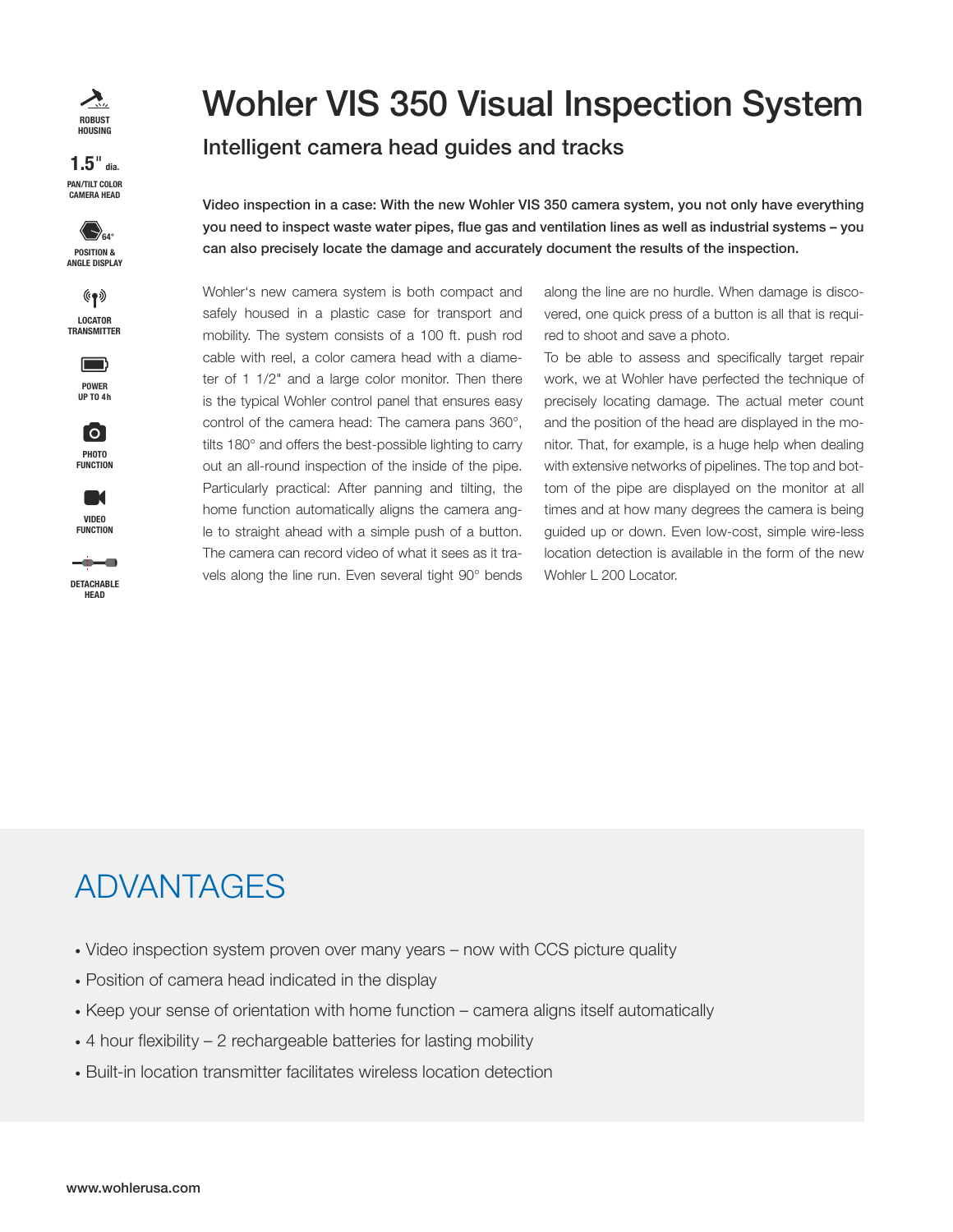

The 100 ft. push rod and the pan&tilt color camera head make sure nothing in the house supply line remains hidden from your view.



The Wohler VIS 350 precisely locates radio waves transmitted by the camera head through concrete and asphalt to save a lot of time and further building damage.





The 360° pan and 180° tiltable color camera head easily negotiates 90° bends. The actual meter count and the position of the head are displayed in the monitor. The Wohler L 200 Locator makes it possible to locate the camera head wirelessly.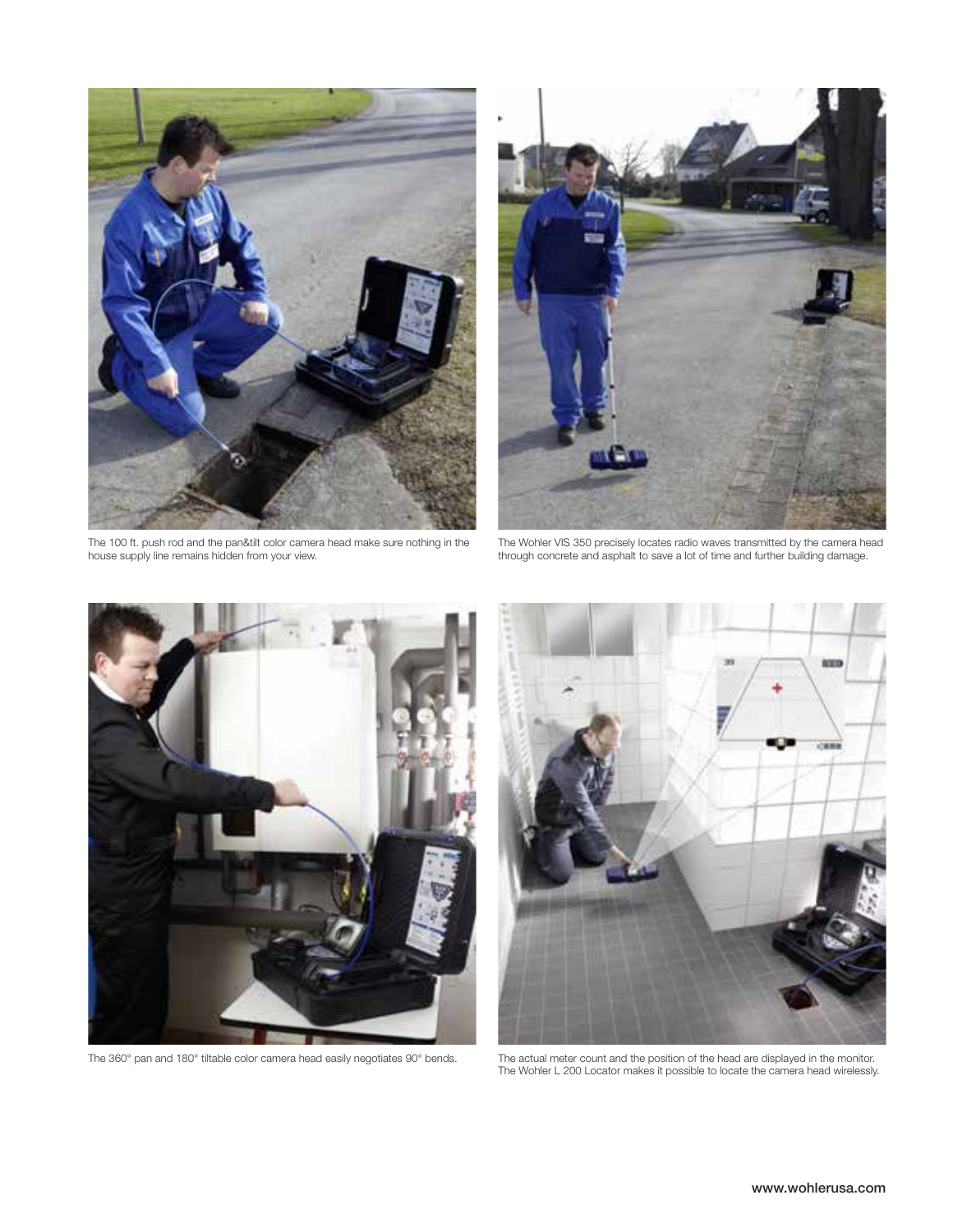#### Robust plastic case

The light-weight plastic case not only protects the camera, monitor and accessories, it is also easy to carry

#### Position and angle display

Ensures the user knows where top and bottom are in the pipe at all times and at how many degrees the camera is being guided up or down

#### Battery status

Indicates battery charge level

#### Digital meter counter

The length of unwound cable is sensed electronically and displayed for pinpoint positioning

#### Color monitor

High-definition, 7" TFT wide-screen color monitor can be tilted and withdrawn up to 6 ft. from the case

#### Operating panel

Practical design with simple menu guidance and intuitive camera movement control

#### Pan & Tilt 1 1/2" dia color camera head

Tilts 180° from left to right and pans through 360°

#### Push rod

The FRP rod can be extended up to 100 ft.

#### Card slot

Save your videos directly to the 4 GB SD card

#### USB port

Connects the camera with your PC

#### Video output

View your videos on an external monitor

#### 2 powerful rechargeable batteries

 $0.0811$ 

Space to store 2 rechargeable NiMH batteries (12 V) - each with a rechargeable, operating battery life of up to 2 hours – the main battery is charged in the case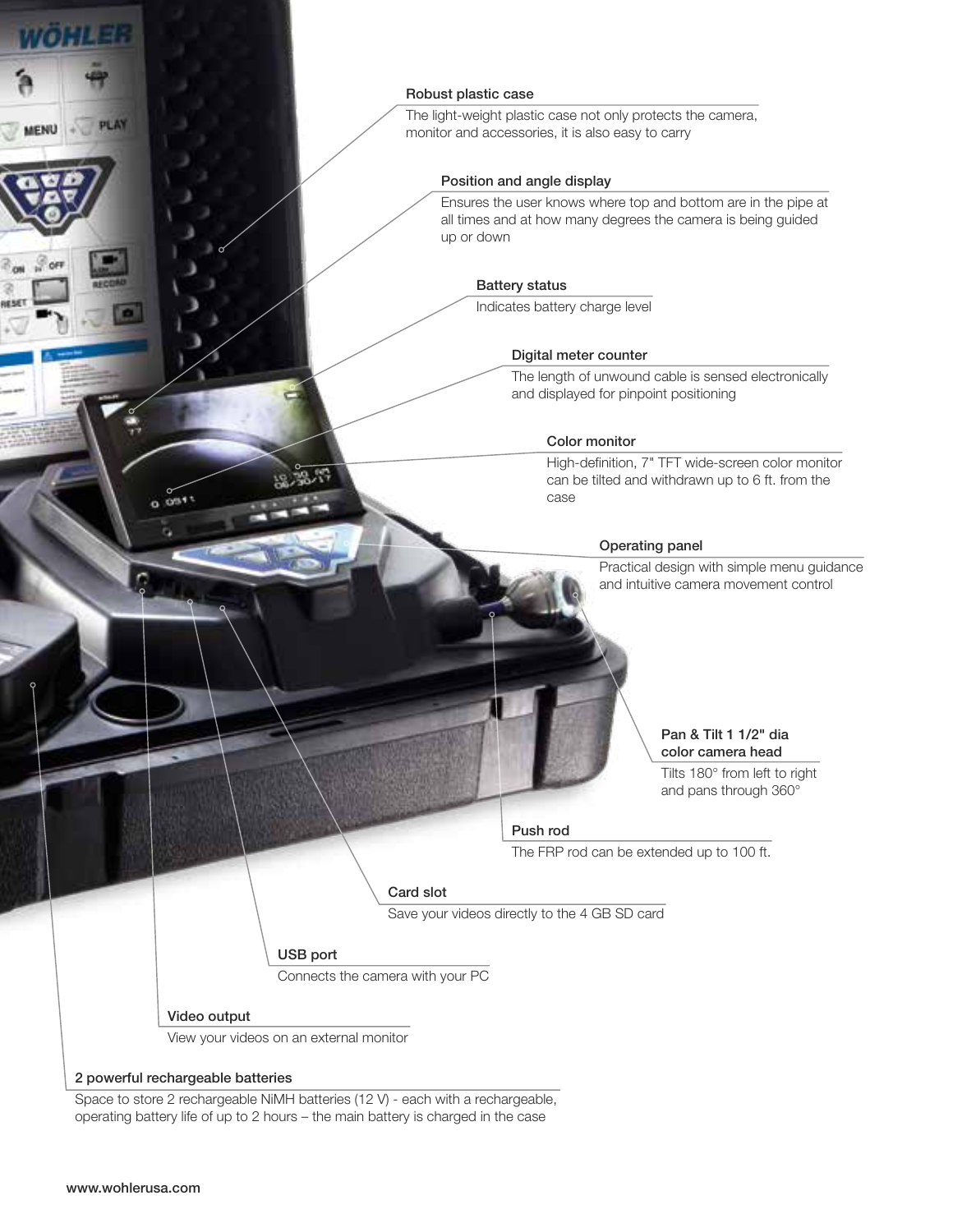#### **TECHNICAL DATA**

| <b>Monito</b> |  |  |  |
|---------------|--|--|--|
|               |  |  |  |

| <b>Monitor</b>       |                                                                                                          |
|----------------------|----------------------------------------------------------------------------------------------------------|
|                      |                                                                                                          |
|                      |                                                                                                          |
| Video-OutFBAS signal |                                                                                                          |
|                      |                                                                                                          |
|                      | Power supplySpace for 2 rechargeable batteries, each 12 V or<br>via power pack                           |
|                      | Battery operating timeMax. 2 rechargeable batteries, each 120 mins. = 4 h<br>(battery status in display) |

#### Pan&tilt Ø 40 mm color camera head

| Light sensitivity 0.5 Lux                   |  |
|---------------------------------------------|--|
|                                             |  |
| Viewing angle 115°                          |  |
| Light source  12 white LEDs                 |  |
| Degree of protectionWaterproof to IP 67     |  |
|                                             |  |
| Operating temperature 32104 °F, RH 95 % MAX |  |
| Storage temperature -4122 °F, RH 95 % MAX   |  |

#### **Locator transmitter**

|  | Transmission frequencyAdjustable 8.9 kHz or 9.2 kHz |  |  |
|--|-----------------------------------------------------|--|--|
|  |                                                     |  |  |

#### Push rod Length ...... Diameter

|  |  |  |  |  |  |  |  |  |  |  |  |  |  |  |  | 0.25 |  |  |
|--|--|--|--|--|--|--|--|--|--|--|--|--|--|--|--|------|--|--|

#### **Plastic case**

#### **Distance measurement**

| Wohler VIS 350 / VIS 300  Electronic meter counter |  |  |  |  |  |
|----------------------------------------------------|--|--|--|--|--|
| .                                                  |  |  |  |  |  |

### Locator receiver

| <b>Memory (Wohler VIS 350)</b>   |  |
|----------------------------------|--|
|                                  |  |
|                                  |  |
| Storage temperature  14 °F104 °F |  |
| Operating temperature 32104 °F   |  |
|                                  |  |
| Headphones 32 Ohm                |  |
| <b>Output impedance</b>          |  |
|                                  |  |

..4 GB SD card (2.5 h recording capacity) Recording........ Interface. .. Mini USB port

### X Applications

Analyze damage and inspect:

- · Waste water lines of 2" dia and larger
- · House connections up to 8" dia
- · Flue gas systems of 2" dia and larger
- · Ventilation lines of ventilation systems
- · False ceilings, hollow spaces, shafts

#### **☆ Functionality**

- · Optics pan 360° and tilt 180° facilitate maximum movement radius and ensure even the smallest damage does not remain hidden from your view
- · Store video footage and photos on a 4 GB SD card (Wohler **VIS 350)**
- · Camera head with integrated transmitter facilitates location detection by the Wohler L 200 Locator
- · Digital position and angle of the camera head displayed on the monitor
- · Home function aligns the camera head to a straight position - display parallel to the ground above
- · Brightly illuminating color camera head, 2" in length and 1 1/2" in diameter, easily negotiates tight bends
- · Electronic meter counter with a resolution of 0.10 ft. displayed on the monitor
- · Bright TFT color monitor (tiltable and removable) supplies razor sharp images
- · Battery operating time: 2 x 120 min. with 2 rechargeable batteries (optional)
- · Fully equipped mobile solution in a robust plastic case

#### **9** Locator (optional)

- · Transmitter integrated in camera head makes it possible to precisely locate the camera head
- · Facilitates targeted repairs to damaged pipelines
- · Telescopic holder makes it possible to locate damage under floors or in ceilings
- · Chalk holder with lithographic chalk ensures it is possible to mark located damage immediately
- · Long-lasting LI-ION rechargeable battery

#### **A** Data management

Simply record and store photos and videos on a 4 GB SD card (Wohler VIS 350) for documentation and archiving purposes for you and your customers.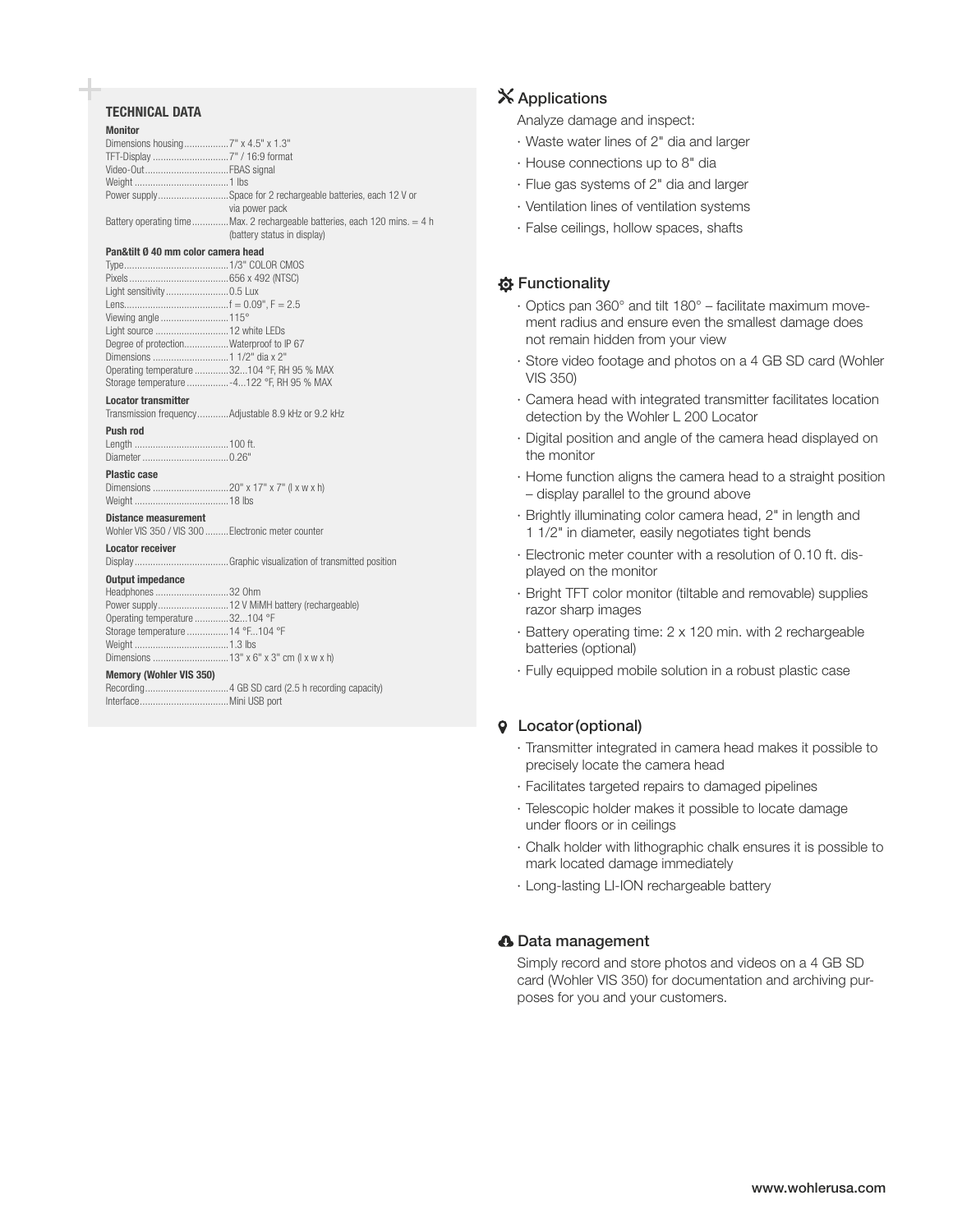#### Documentation



The "Save function" makes it possible to save and view a video or still image of what you see at the push of a button. Transfer to PC: Per USB or SD card.

### Bright illumination



Thanks to the excellent lighting system of the color camera head, the camera supplies razor sharp images of even the darkest corners of the section under inspection.

### Position and angle display



The Home button realigns the camera head to its initial position. The position and angle display indicate top and bottom of the pipe on the monitor at all times and at how many degrees the camera is being guided up or down.

### Integrated locator transmitter



The camera head of the Wohler VIS 350 is equipped with a transmitter as standard – that means the camera head can easily be located by the new Wohler L 200 Locator.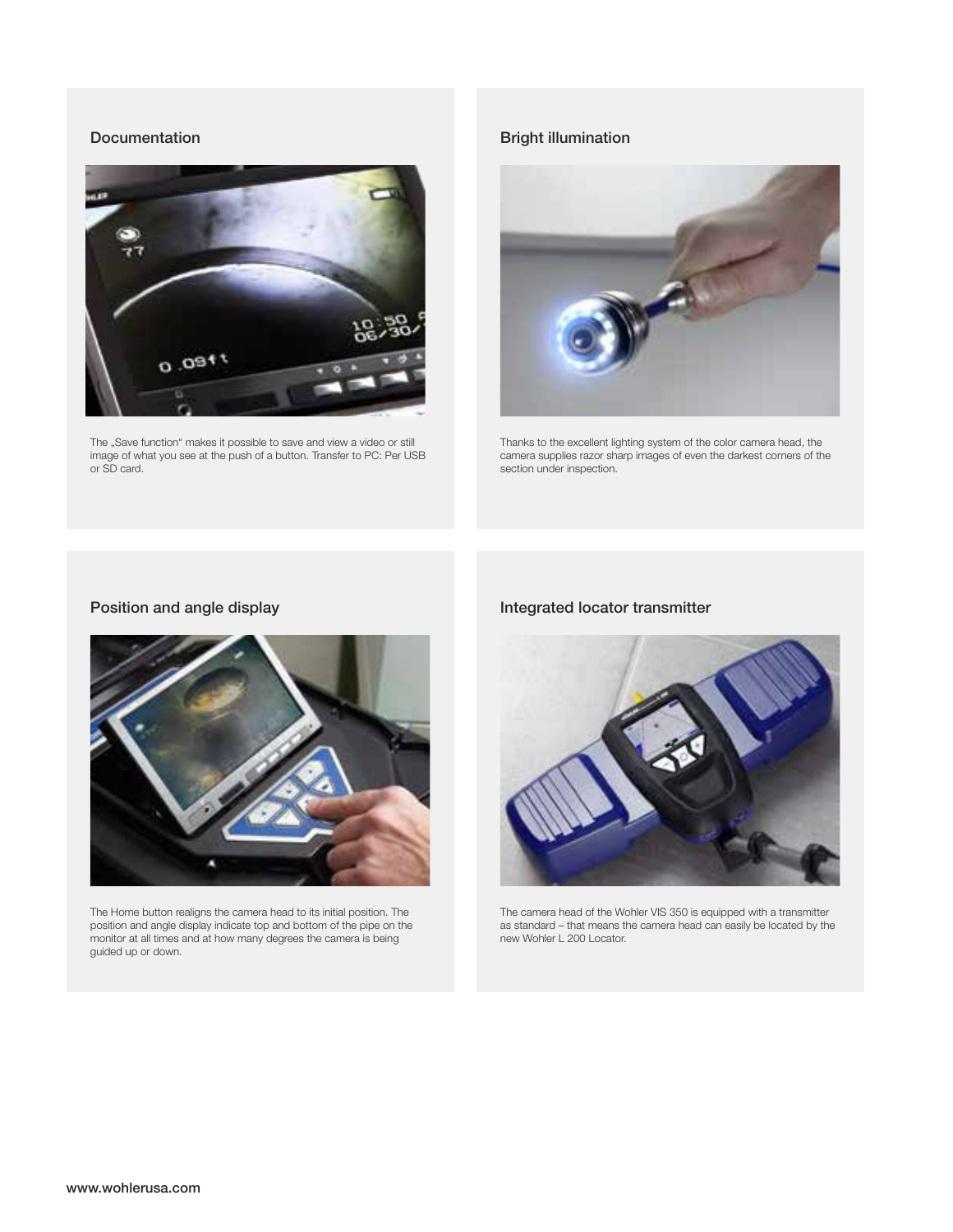## Wohler L 200 Locator

### Penetrating views through concrete and asphalt

Inspecting pipes under the ground, in ceilings and walls is daily routine for specialist tradesmen and women. And after the inspection, the next task is to locate the position of the damage accurately to be able to offer and carry out the necessary repair or cleaning work with precision. With the Wohler L 200 Locator that is now all just child's play. It precisely detects radio signals transmitted by the flexibly positionable camera head.

Skilled tradesmen and women and their customers are able to save considerable time and cost savings by utilizing video inspections to visualize leaks and document damaged or soiled sections of pipework. The Wohler L 200 Locator also locates the radio signals transmitted by the camera head of the Wohler VIS 350 / 300 systems. Damage is displayed precisely in a clear-cut graphic on the display of the Locator to ensure it is discovered rapidly and marked.

#### Insights keeping you in the picture

This is how the Wohler L 200 makes locating simple: The Locator attaches to a telescopic pole. Guided close to the ground,

along walls or below the ceiling, it locates the very long radio waves transmitted by the camera head. Particularly ideal: The user is guided by the bright color display throughout the locating process – crosshairs are displayed on a horizontal grid system. In addition, an acoustic signal is emitted and made audible via a loudspeaker or headphones. The cross-hairs and the strength of the signal indicate the direction and distance to the located point. Once the section of pipe to be repaired or cleaned has been found, it can be marked easily. For this purpose, a holder is provided to affix a piece of chalk to the end of the Locator.



## ADVANTAGES

- · Locates radio signals transmitted by the camera head rapidly pinpoints damage
- · Easy to handle user guided via display throughout the locating process
- · Bright, easy-to-read color display
- · Telescopic pole easily track down damage anywhere
- · Chalk holder for chalk to mark the position where damage is found